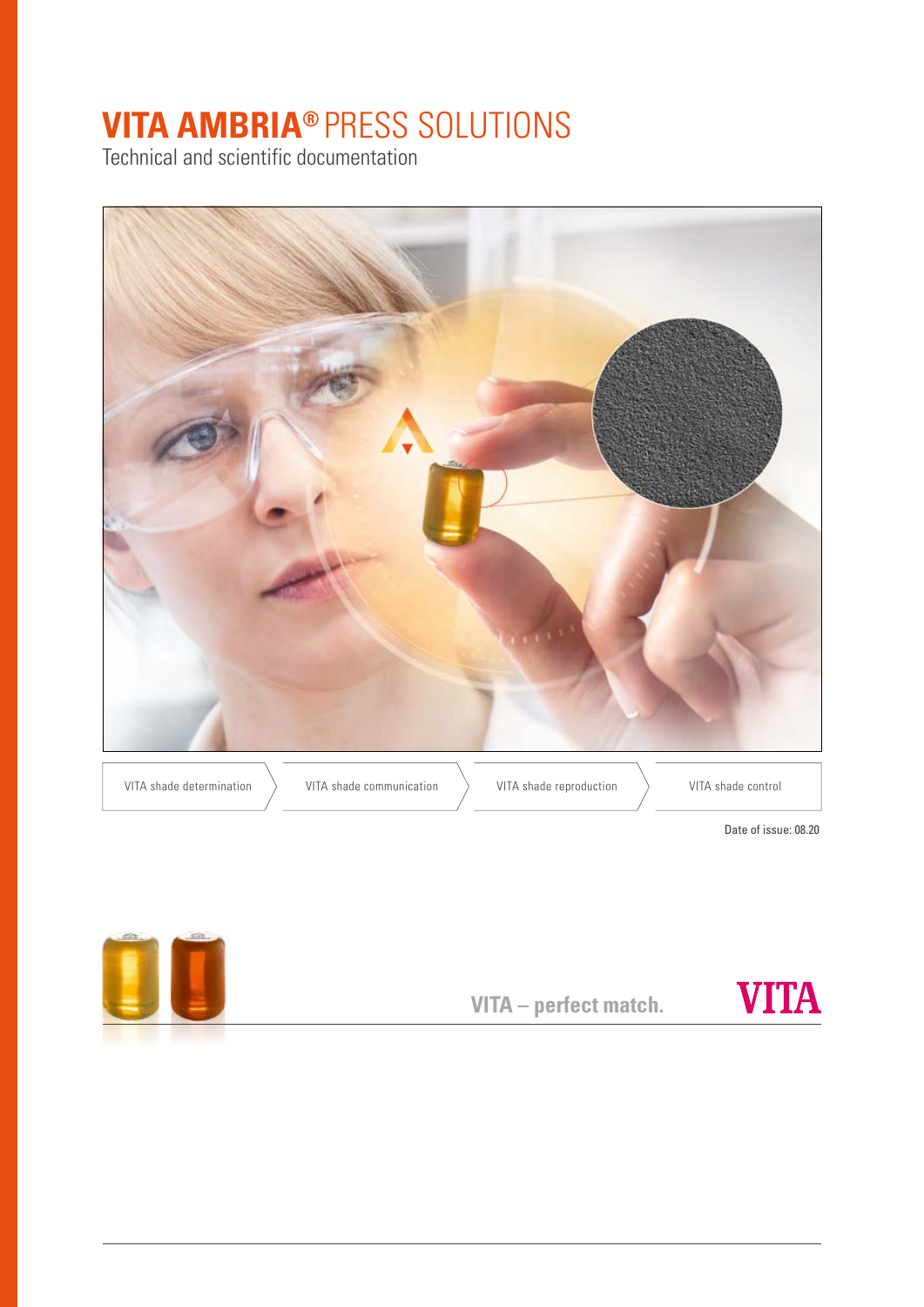| 1. Introduction                                                            |                 |                                              |    |  |  |
|----------------------------------------------------------------------------|-----------------|----------------------------------------------|----|--|--|
|                                                                            | 1.1             | Chemical composition                         | 4  |  |  |
|                                                                            | 1.2             | Physical/mechanical properties               | 4  |  |  |
|                                                                            | 1.3             | Manufacturing and quality standards          | 5  |  |  |
|                                                                            | 1.4             | Material and microstructure                  | 6  |  |  |
|                                                                            |                 | 2. Physical/mechanical properties            | 7  |  |  |
|                                                                            | 2.1             | Biaxial strength                             | 7  |  |  |
|                                                                            | 22              | Static fracture load                         | 8  |  |  |
|                                                                            | 2.3             | Fracture toughness                           | 9  |  |  |
|                                                                            | 24              | Press behavior                               | 10 |  |  |
|                                                                            | 2.5             | Shade stability                              | 11 |  |  |
|                                                                            | 2.6             | Fluorescence                                 | 12 |  |  |
|                                                                            | 2.7             | Reworking/surface treatment                  | 12 |  |  |
|                                                                            | 2.8             | Biocompatibility                             | 14 |  |  |
| 3. Combination with the VITA LUMEX <sup>®</sup> AC veneering ceramic<br>15 |                 |                                              |    |  |  |
|                                                                            | 31              | Dilatometer measurement                      | 15 |  |  |
|                                                                            | 3.2             | Bonding area - VITA AMBRIA and VITA LUMEX AC | 16 |  |  |
|                                                                            | 3.3             | Thermal shock resistance                     | 17 |  |  |
|                                                                            | 4. Bibliography |                                              |    |  |  |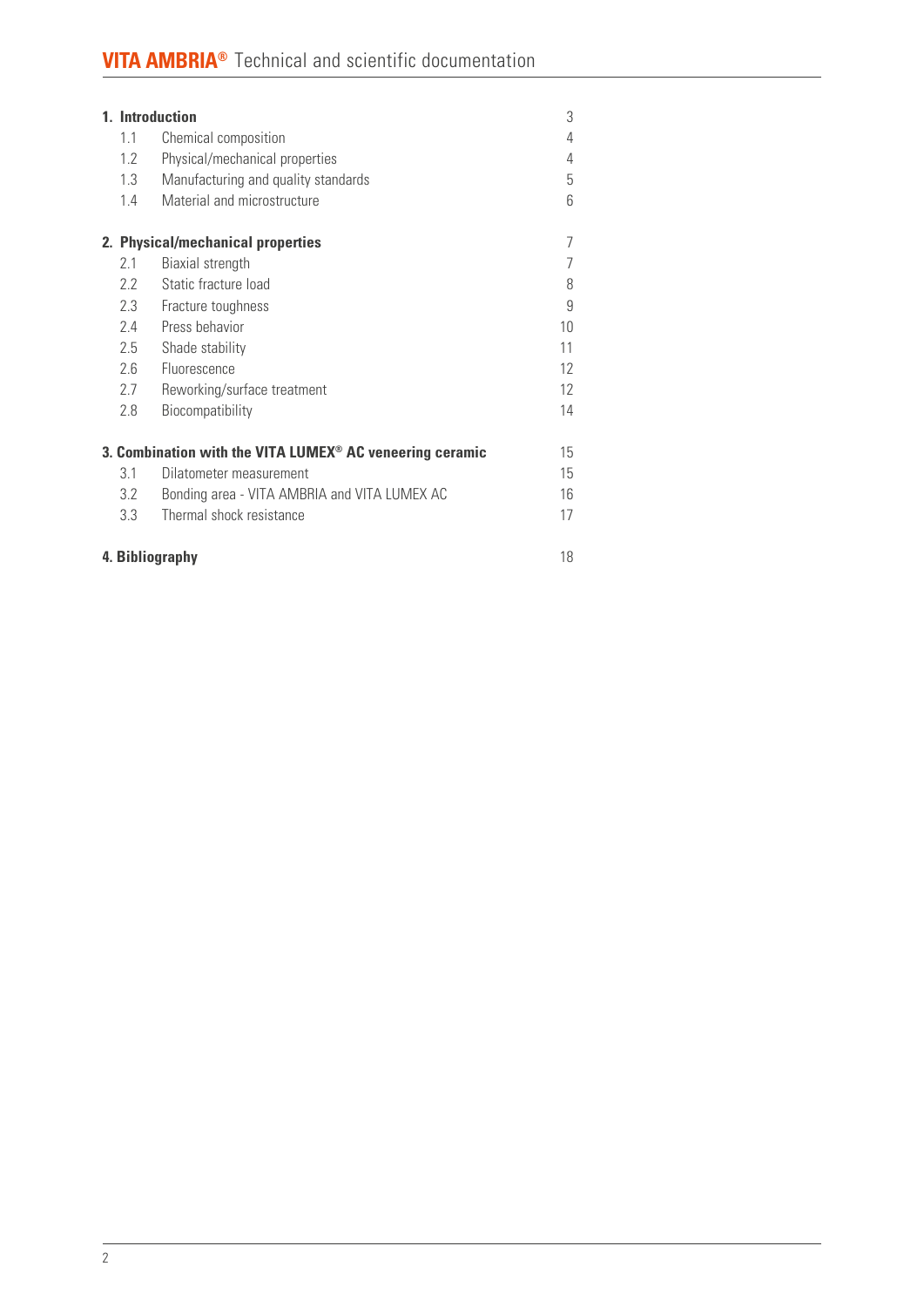# **1. Introduction**

Despite increasing digitalization in all technical and dental fields, processes that are predominantly analog, such as pressing, continue to be very popular. Press ceramics are particularly impressive because of their high-processing precision, which is difficult to achieve with other methods. At the same time, by developing innovative manufacturing processes and new, promising materials, pressing has become a future technology with potential.

VITA AMBRIA is a new pressing material that fits this future technology. Based on a classic lithium disilicate glass ceramic, the press ceramic offers optimized mechanical and physical properties to meet the growing challenges of the future.

This technical and scientific documentation provides an overview of how VITA AMBRIA differs from existing press materials, the special features it provides and how it can be optimally used in daily dental work routines.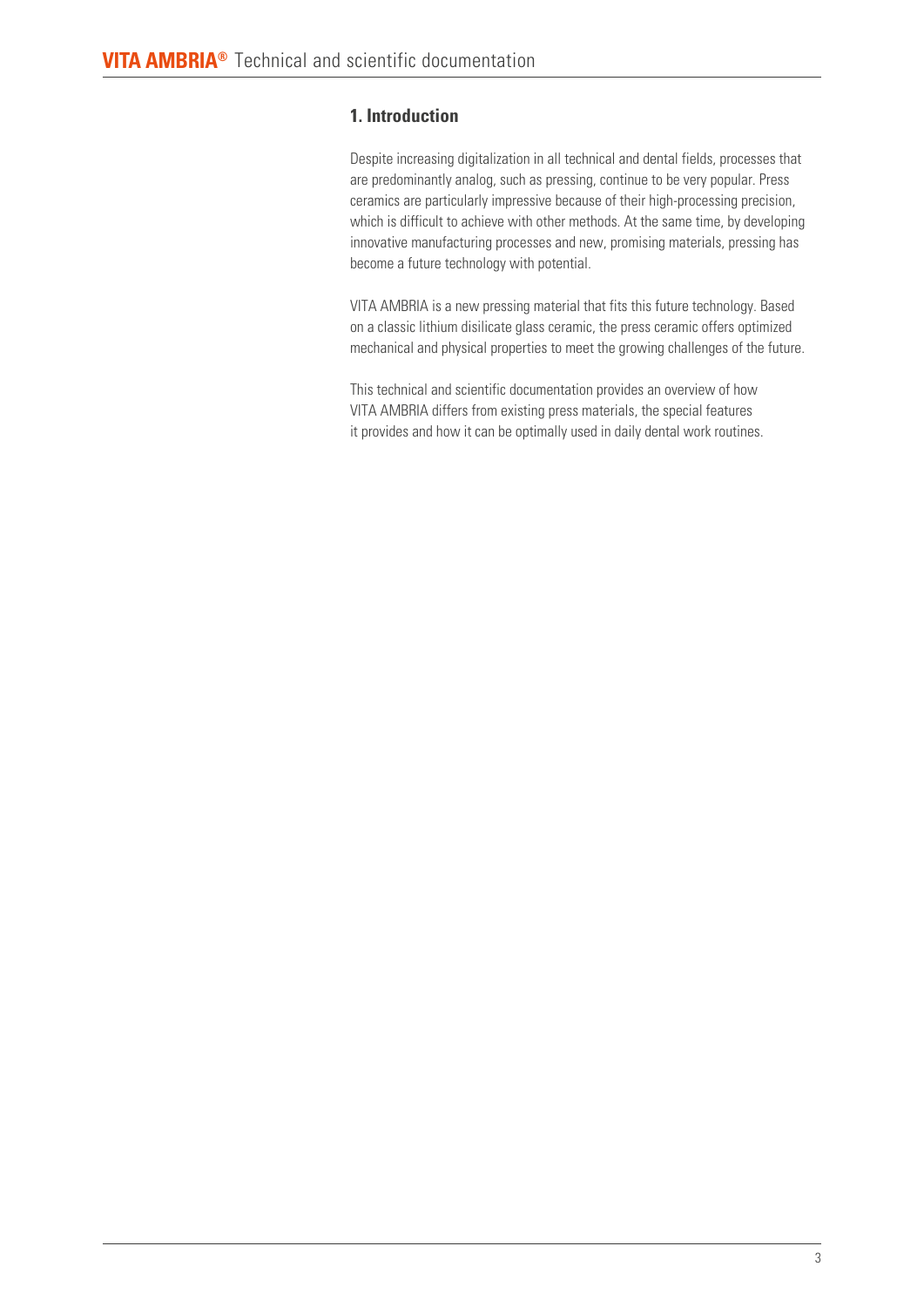# **1.1 Chemical composition**

| <b>Components</b>              | $Wt\%$    |
|--------------------------------|-----------|
| SiO <sub>2</sub>               | $58 - 66$ |
| Li <sub>2</sub> O              | $12 - 16$ |
| ZrO <sub>2</sub>               | $8 - 12$  |
| Al <sub>2</sub> O <sub>3</sub> | $1 - 4$   |
| $P_2O_5$                       | $2 - 6$   |
| K <sub>2</sub> 0               | $1 - 4$   |
| $B_2O_3$                       | $1 - 4$   |
| CeO <sub>2</sub>               | $0 - 4$   |
| $Tb_4O_7$                      | $1 - 4$   |
| $V_2O_5$                       | $< 1\%$   |
| Er <sub>2</sub> O <sub>3</sub> | $< 1\%$   |
| $Pr_{6}O_{11}$                 | $< 1\%$   |

## **1.2 Physical/mechanical properties**

| <b>Test/Property</b>                                                   | <b>Unit</b>             | <b>Measurement value</b> |
|------------------------------------------------------------------------|-------------------------|--------------------------|
| Biaxial strength <sup>1)</sup><br>(after pressing)                     | MPa                     | approx. 400              |
| Biaxial strength <sup>1)</sup><br>(after tempering)                    | <b>MPa</b>              | approx. 550              |
| $CTE$ <sup>1)</sup><br>(at 500 $^{\circ}$ C)                           | $10^{-6}$ /K            | approx. 9.4              |
| Chemical solubility <sup>1)</sup>                                      | $\mu$ g/cm <sup>2</sup> | approx. 30               |
| Vickers hardness <sup>2)</sup>                                         | HV 10                   | approx. 580              |
| Fracture toughness <sup>3)</sup><br>(K <sub>1c</sub> using CNB method) | MPa√m                   | approx. 2.3              |
| Modulus of elasticity <sup>4)</sup><br>[HV 10]                         | GPa                     | approx. 100              |
| Poisson number <sup>4)</sup>                                           |                         | approx. 0.20             |

<sup>1)</sup> Determination according to DIN EN ISO 6872

<sup>2)</sup> Determination according to DIN EN 843-4

<sup>3)</sup> Determination according to ISO 24370

4) Determination according to DIN EN 843-2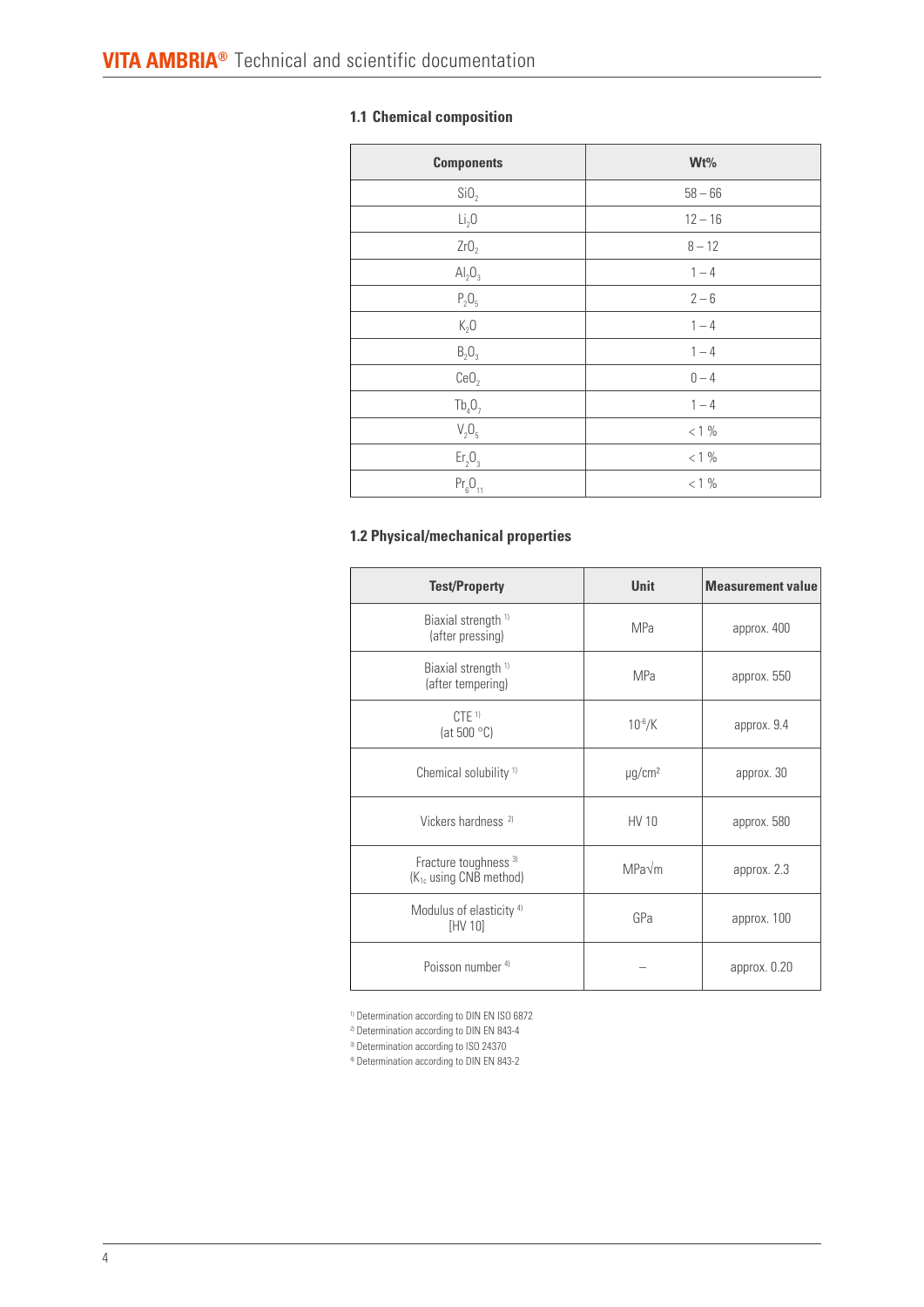## **1.3 Manufacturing and quality standards**

VITA Zahnfabrik uses high process standards and strict test criteria for the production of VITA AMBRIA, and only well top-quality materials are processed in its production. To ensure the high quality, each new batch of raw materials is analyzed, and detailed quality controls are also carried out to ensure reliability.

The zirconia reinforced lithium disilicate ceramic blanks are produced in three stages. After the first process of moulding, the pellet is in the glass state. In order to ensure controlled crystal growth, the still amorphous pellets are subjected to industrial thermal pre-treatment. After initial nucleation, crystals start to form and grow. As a result, the glass increasingly acquires ceramic properties and offers the ideal basic conditions for the final pressing process at the user's facilities. Only after pressing are the crystals available in the appropriate size, which then ensures the desired mechanical and optical properties.

Final tempering of the finished restoration can increase the strength of the material.



**Figure 1:** Temperature and time curve of **VITA AMBRIA**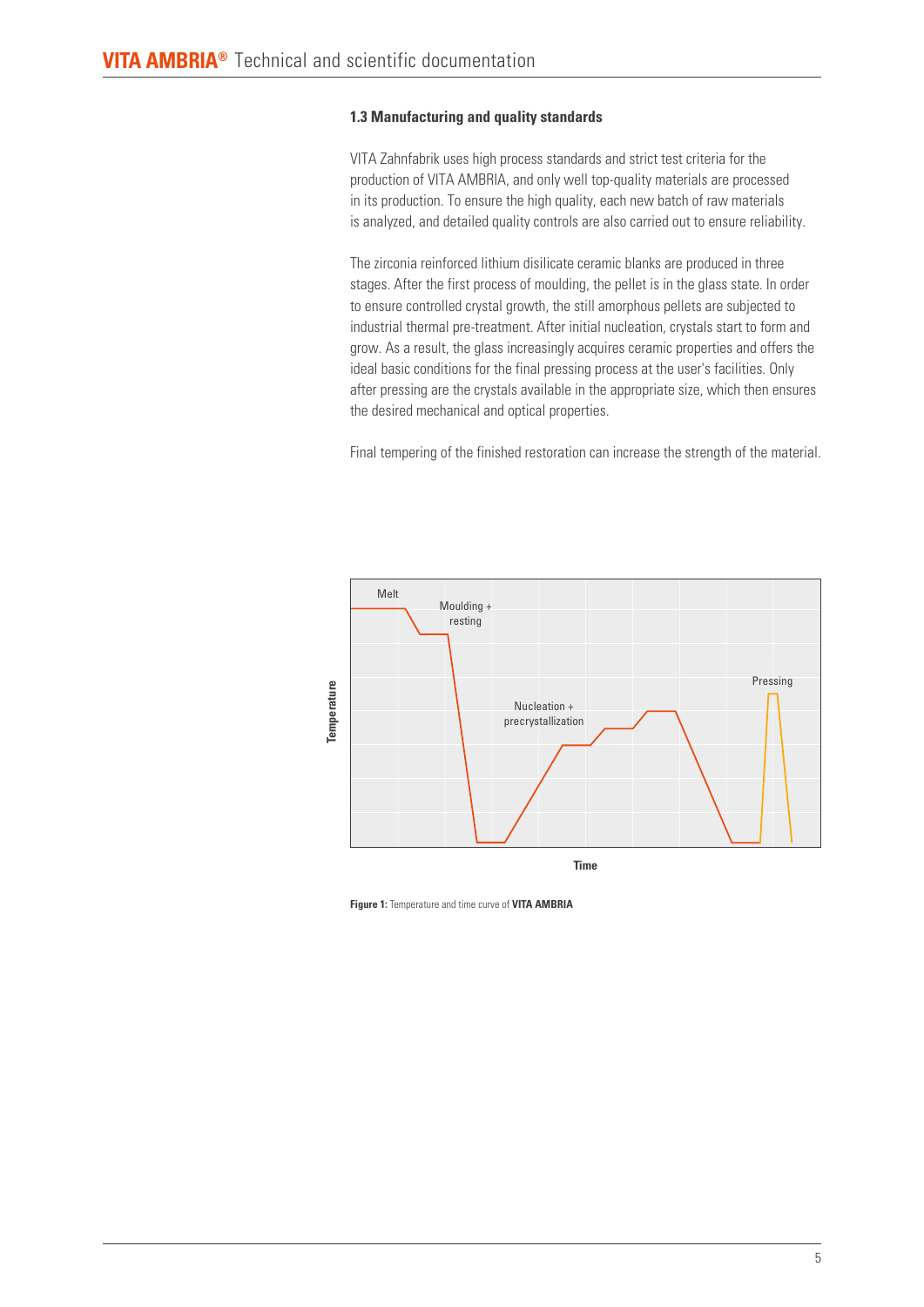## **1.4 Material and microstructure**

## **a) Material and method**

For this test setup, a VITA AMBRIA pellet was separated in the middle (case 1), and another material sample was pressed from a VITA AMBRIA pellet according to the manufacturer's instructions (case 2). Then the specimens were lapped and polished and the surface was etched with diluted hydrofluoric acid. Following, the surface was examined under the scanning electron microscope (SEM) with the same magnification level.

#### **b) Source**

Internal study, VITA R&D, (Gödiker, 01/2019, [1] see p. 19)

#### **c) Result**



**Figure 2: VITA AMBRIA** at 20,000x magnification (case 1)



**Figure 3: VITA AMBRIA** at 20,000x magnification (case 2)

## **d) Conclusion**

A particularly homogeneous and fine-particle structure of the VITA AMBRIA glass ceramic is achieved, thanks to the addition of zirconia and the ensuing nucleation process (case 1). During the subsequent pressing process, crystal growth is further stimulated and a needle-shaped structure with an average crystal size of approx. 2.5 to 3.5 μm is formed (case 2).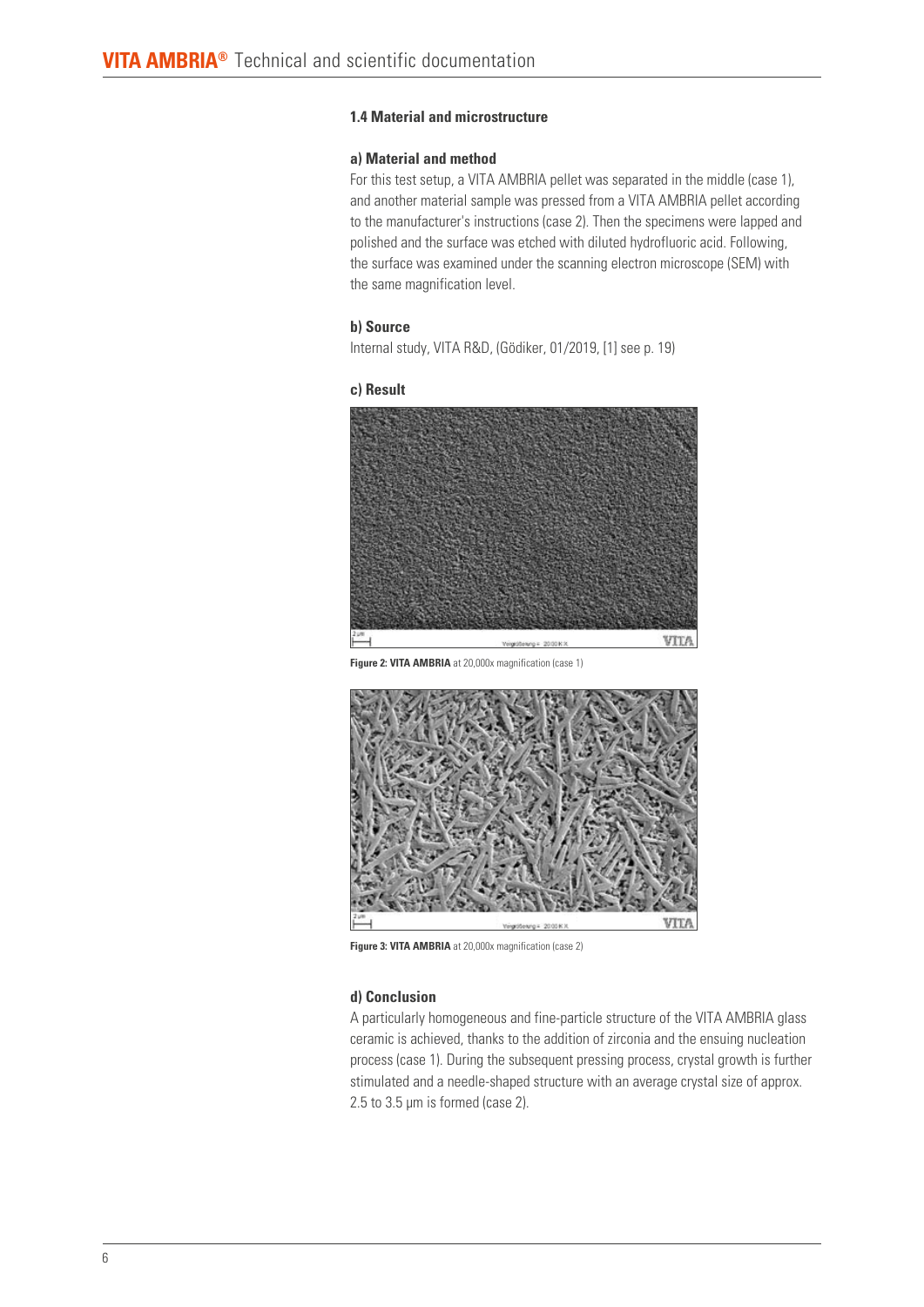# **2. Physical/mechanical properties**



# **2.1 Biaxial strength**

## **a) Materials and methods**

This test setup was based on DIN EN ISO 6872 with a modified geometry of specimens. Initially, square specimens with dimensions of 13 mm x 13 mm x 1.4 mm were produced, invested and pressed, according to the manufacturer's specifications. Then a uniform layer of thickness of approx. 1.2 mm was milled using a lapping machine. With the VITA AMBRIA press ceramic, additional tempering was carried out for some of the specimens. The manufacturer does not specify this for the comparison material. Ten specimens of each material or production type were produced, loaded to fracture using a universal testing machine (Zwick Z010, ZwickRoell GmbH & Co. KG) and the biaxial strength was determined.

#### **b) Source**

Internal study, VITA R&D, (Gödiker, 01/2019, [1] see p. 19)

## **c) Result**

# 700 600 Biaxial strength [MPa] **Biaxial strength [MPa]** 500 400 300 200 100 0 **VITA AMBRIA VITA AMBRIA**  IPS e.max Press\* after pressing after tempering

# **Biaxial strength**

\*) Level of strength after pressing process. Tempering is not specified by the manufacturer.

 $- -$  Standard value class 3, according to DIN EN ISO 6872

## **d) Conclusion**

In this series of tests, VITA AMBRIA achieves a level of stability with an average biaxial strength of 396 MPa ( $\pm$  63 MPa), which is clearly above the standard requirements. The strength can be increased to 547 MPa  $(\pm 48$  MPa) by subsequent tempering. In the comparison, the strength of IPS e.max Press (Ivoclar Vivadent AG, Schaan) is 448 MPa ( $\pm$  68 MPa). Tempering is not specified by the manufacturer for this material.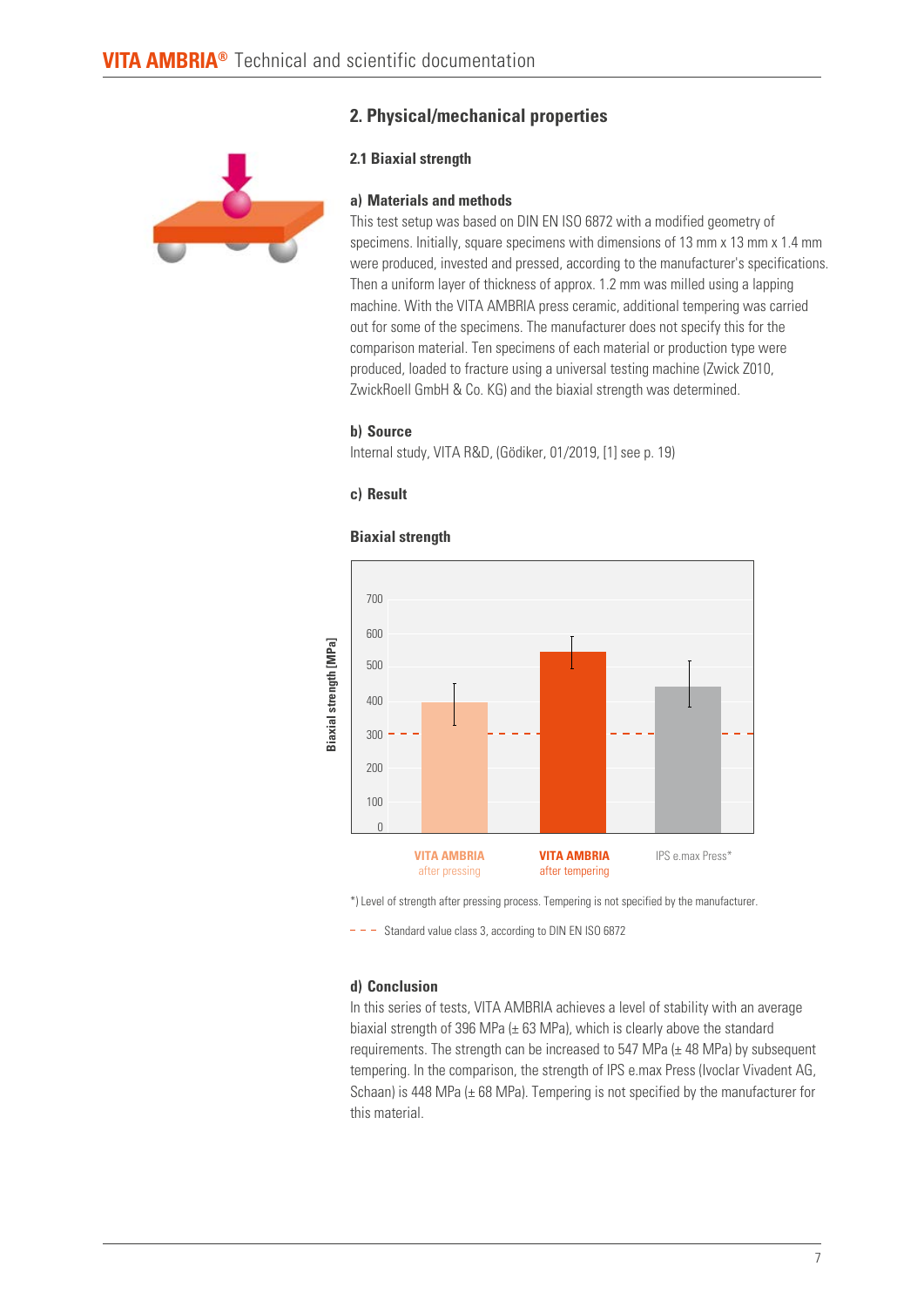

## **2.2 Static fracture load**

## **a) Materials and methods**

Six stylized, three-unit posterior bridges were milled from PMMA blanks using a CAM system, invested and then pressed from VITA AMBRIA, according to the manufacturer's instructions. The thinner "mesial" connector had a radius of 2.3 mm  $\sim$  16.0 mm<sup>2</sup> cross-sectional area), the thicker "distal" a radius of 2.5 mm  $\sim$  19.6 mm²). The abutments had a uniform wall thickness of 1.2 mm. All bridges were bonded to steel stumps using zinc-phosphate cement, and using a universal testing machine, were subjected to loading until fracturing occurred.

## **b) Source**

Internal study, VITA R&D, (Gödiker, 03/2020, [1] see p. 19)

## **c) Result**



### **Static fracture load on three-unit bridges**

- - Average max. fracture load

#### **d) Conclusion**

The average fracture load for this bridge geometry is 1010 N  $(\pm 140$  N). This means that the average maximum occlusal force of approx. 490 N mentioned in the literature [2] is clearly exceeded. Fracture always occurred in the "gingival" area of the connectors under tensile stress. The fact that the connector with the smaller cross-section did not always trigger the fracturing, shows the importance of careful manual reworking.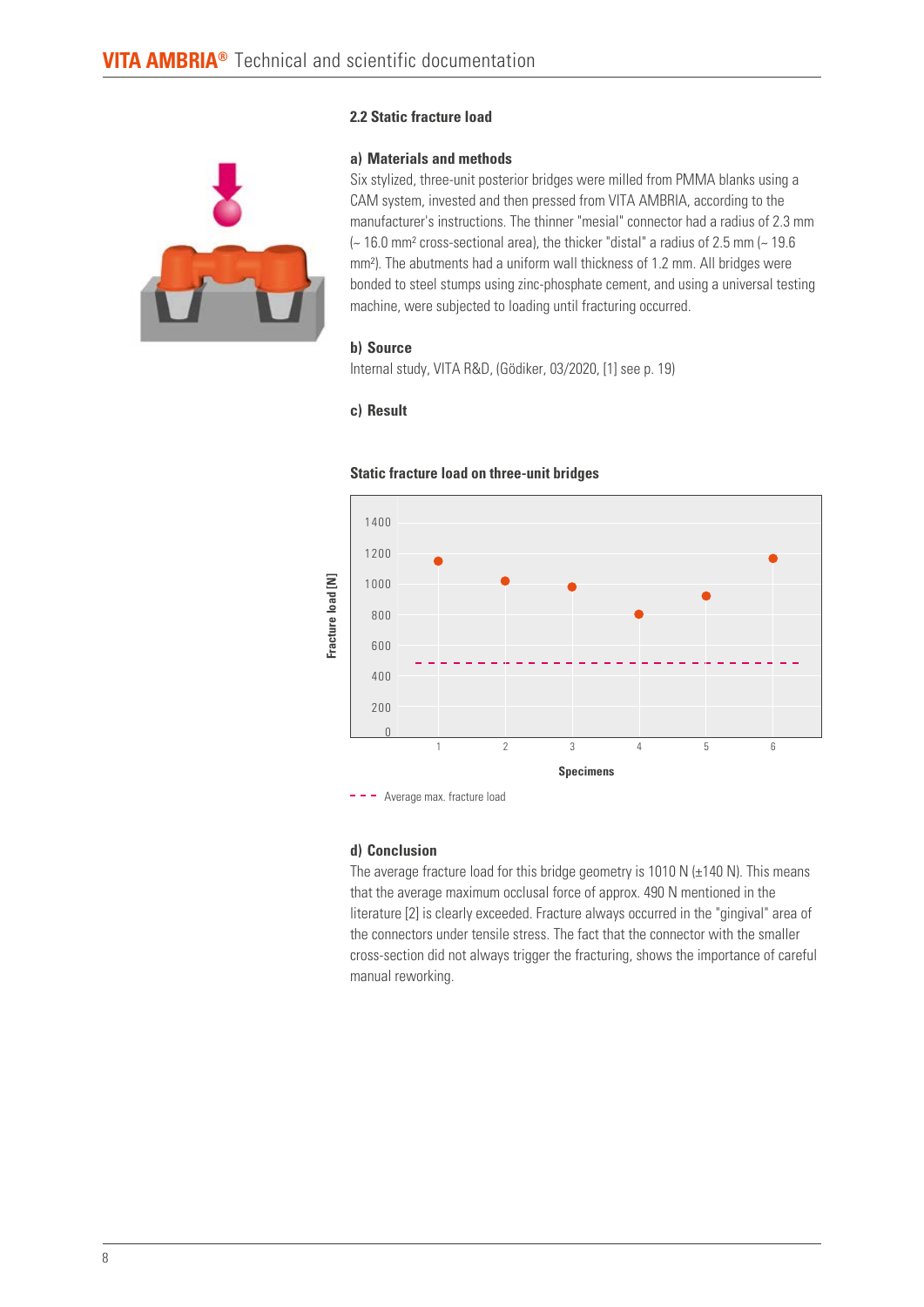## **2.3 Fracture toughness**



**a) Materials and methods**

The fracture toughness test was carried out using the chevron-notched beam method, according to ISO 24370 (Fine ceramics [advanced ceramics, advanced technical ceramics] – Test method for fracture toughness of monolithic ceramics at room temperature by chevron-notched beam [CNB] method). For this purpose, defined notches were prepared on bending specimens (3 mm x 4 mm x 30 mm) made from VITA YZ T, VITA YZ XT, VITA AMBRIA and IPS e.max Press using a diamond saw, and then the specimens were loaded to fracture using a universal testing machine (see sketch on the left). Five specimens per series were tested.

## **b) Source**

Internal study, VITA R&D, (Gödiker, 05/2019, [1] see p. 19)

#### **c) Result**





#### **d) Conclusion**

The fracture toughness of VITA AMBRIA with a value of 2.3 MPa√m is clearly above normal glass ceramics (approx. 1.8 - 2.1 MPa $\sqrt{m}$ ), and is therefore almost on the level of 5Y-stabilized zirconia (VITA YZ XT). The specimens made from IPS e.max Press show comparable fracture toughness, but with a higher standard deviation. In combination with the high strength of the lithium disilicate glass-ceramic, the increased fracture toughness is the basis for the approval of the indication for three-unit bridge restorations.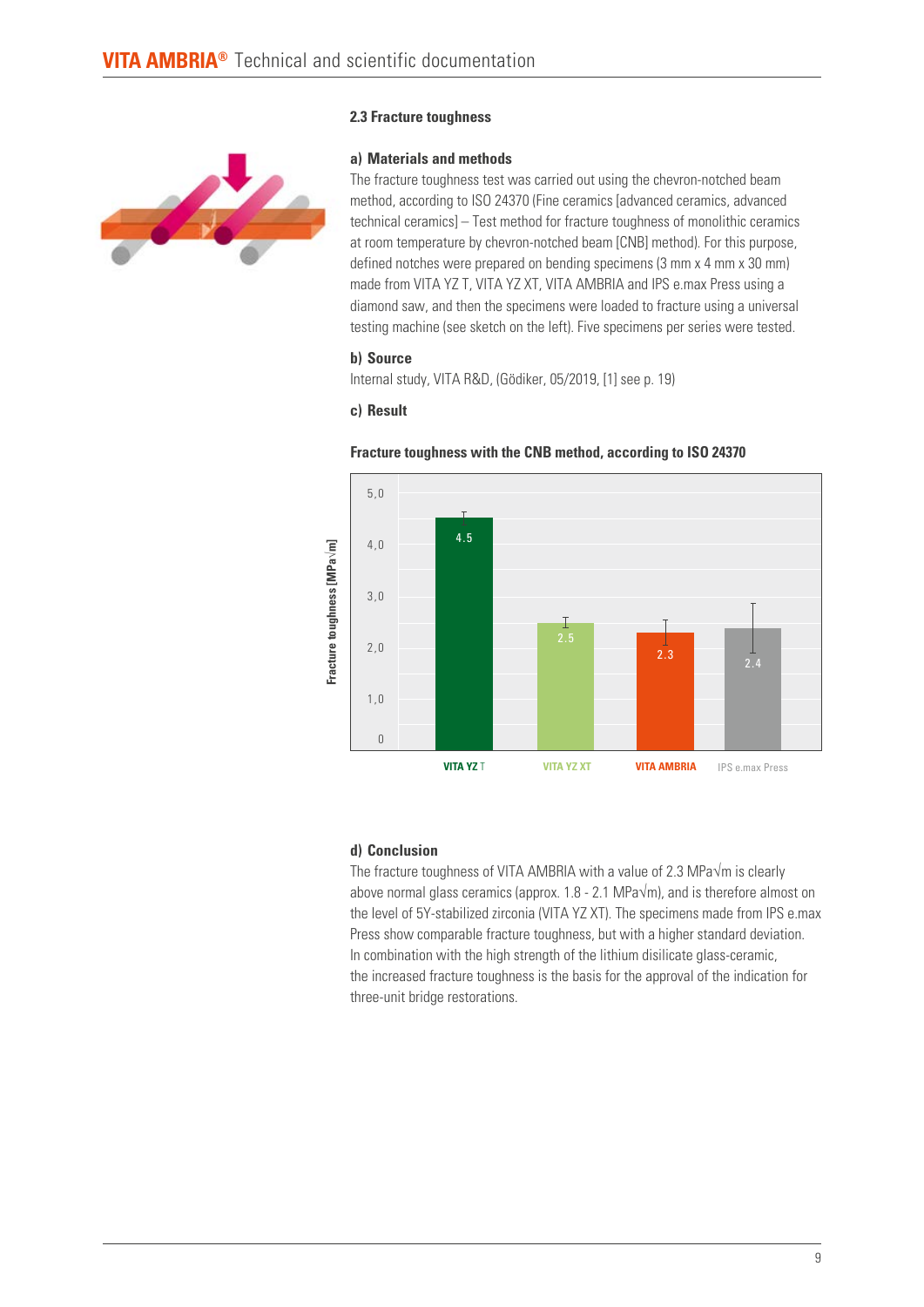## **2.4 Press behavior**

## **a) Materials and methods**

Determining the correct firing or press temperature is essential for successful processing of a press ceramic. In addition to the type of calibration, the position or age of a thermocouple, as well as the dimensions of the furnace chamber, can have an influence on the temperature treatment of the muffle. Various restorations and specimens were pressed at different maximum temperatures to provide the user with a simple orientation guide. The temperature for achieving the optimum material properties can be determined with the help of the illustrations below.

## **b) Source**

Internal study, VITA R&D, (Gödiker, 12/2019, [1] see p. 19)

## **c) Result**



**Figure 4: VITA AMBRIA** grid retentions and crown at different firing temperatures

## **d) Conclusion**

While normal crowns can still flow out even when the ideal firing temperature falls below 20 °C, the higher viscosity is clearly evident in the example of grid retentions. Overfiring, on the other hand, can be recognized by the more strongly formed reactive layer. This can have a negative effect on reworking, especially the polishing of the surface, and can also be reflected in a resulting poorer fit. In order to achieve perfect press results, the press furnace can be adjusted to an accuracy of  $\pm 5$  °C using the grid retentions. The pressing temperature must then be adjusted up or down, depending on the result.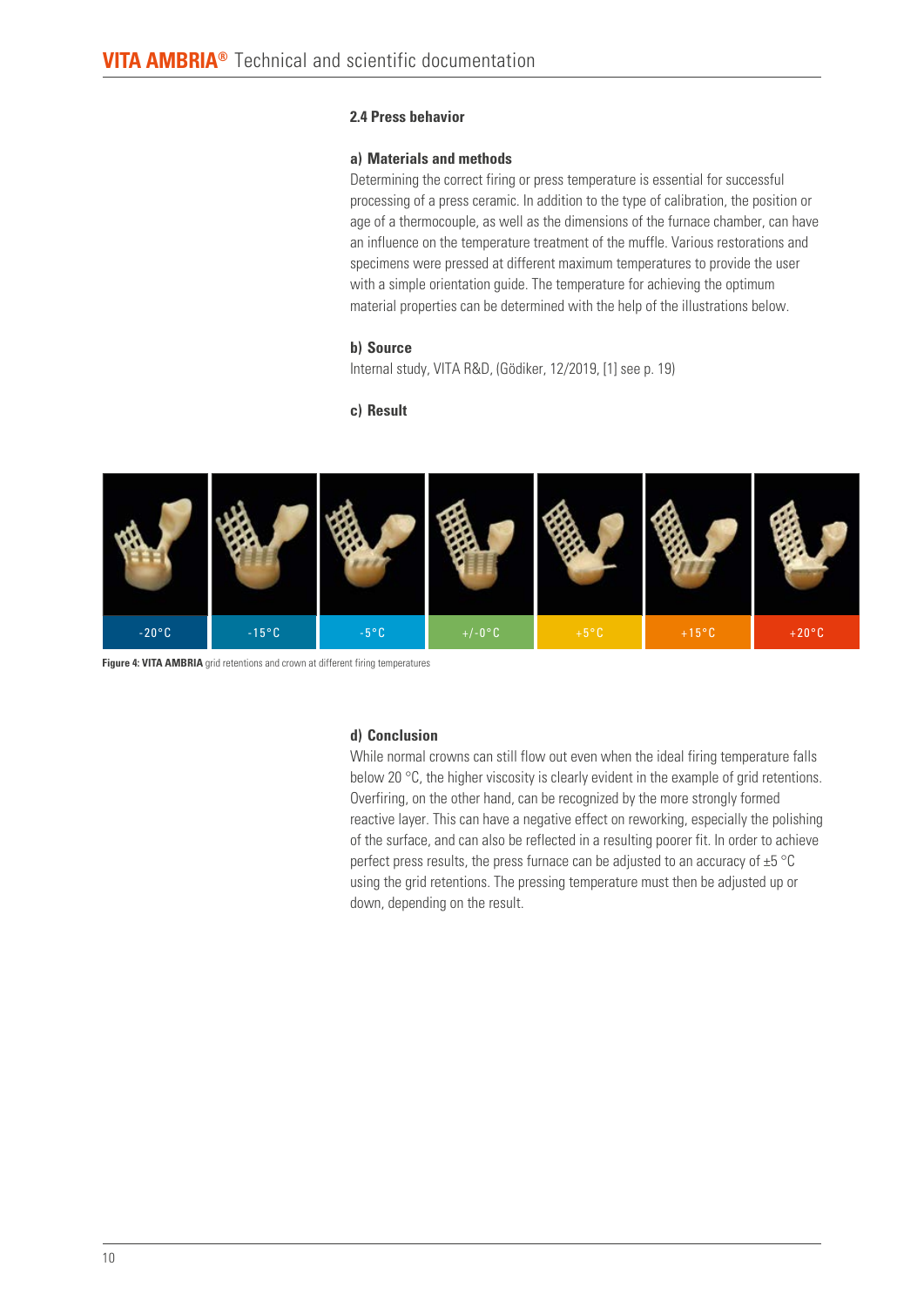## **2.5 Shade stability**

## **a) Materials and methods**

To evaluate shade and transmission, wax plates measuring 12 mm x 12 mm x 1.4 mm were sprued and invested in different investment rings. Then the pellets of the shade A3-HT were pressed according to the processing instructions. The maximum temperature, however, was specifically changed. The pressed samples were lapped to an exact thickness of 1.0 mm. Shade measurement in transmission was carried out with a photospectrometer (Color i7, xRite).

## **b) Source**

Internal study, VITA R&D, (Gödiker, 07/2019, [1] see p. 19)

## **c) Result**



## **Shade measurement in transmission**

## **d) Conclusion**

Within a range of  $+/- 10$  °C of the recommended press temperature, there are no visible differences, or very few, in shade and translucency to the corresponding reference. Underfired specimens show strongly increasing opacity with decreasing temperature. Overfiring, on the other hand, is noticeable by an increase in translucency, as well as a significant change in chroma. These values are directly related to the pressing behavior (see item 2.4).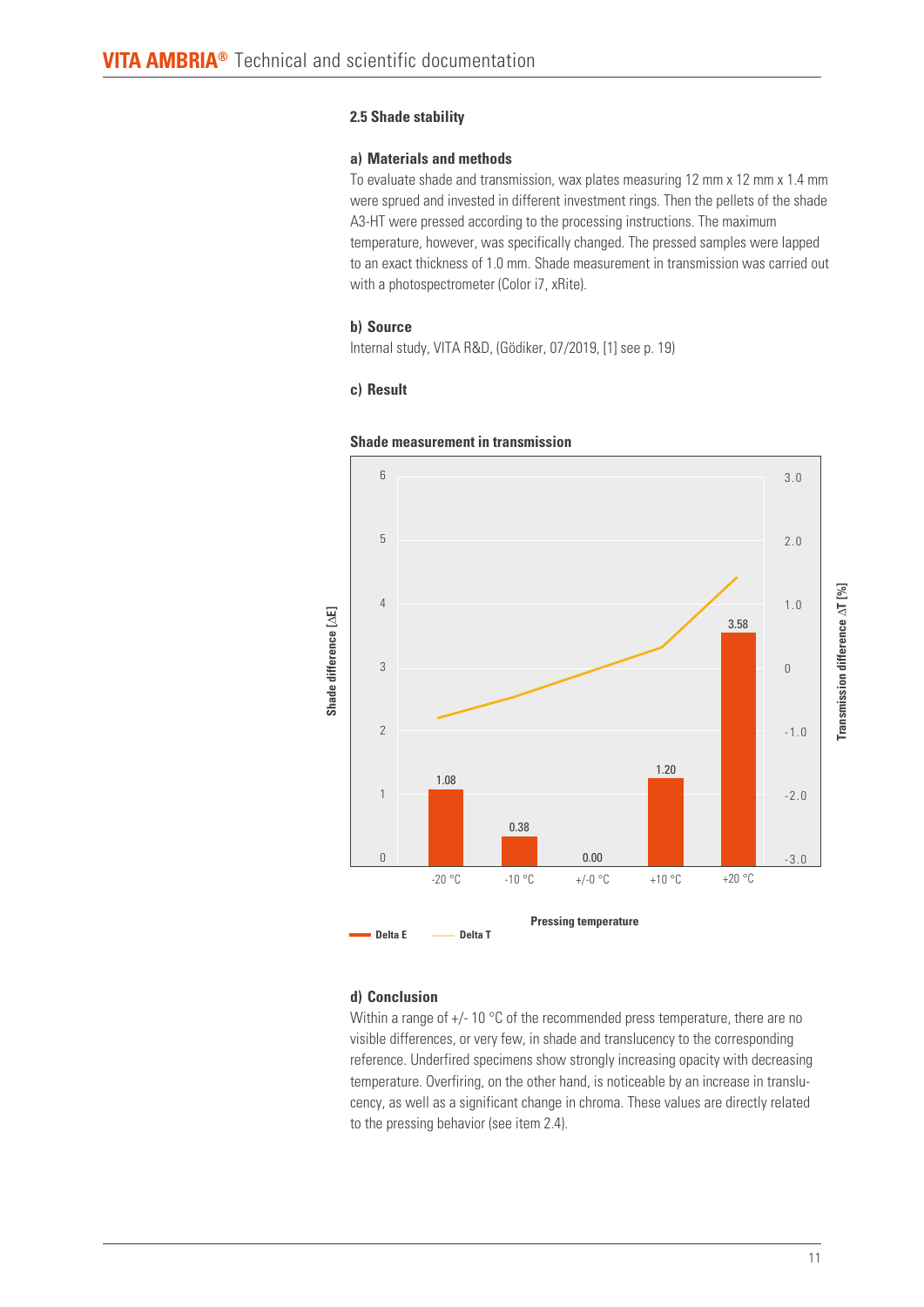## **2.6 Fluorescence**

## **a) Materials and methods**

To evaluate the fluorescence, crowns with identical geometry were fabricated from three different lithium disilicate press ceramics (VITA AMBRIA, IPS e.max Press (Ivoclar Vivadent), Celtra Press (Dentsply Sirona)), from a feldspar ceramic (VITABLOCS), each in a bleach shade, and from non-colored zirconia (VITA YZ HT). Additional crowns made from VITA AMBRIA were additionally glazed with VITA AKZENT PLUS GLAZE LT and VITA AKZENT PLUS FLUOGLAZE LT, or individualized with VITA LUMEX AC. Then the crowns were viewed and photographed in a light box with a UV lamp (wavelength 340 - 380 nm, Osram black glass lamp).

## **b) Source**

Internal study, VITA R&D, (Gödiker, 02/2020, [1] see p. 19)

## **c) Result**

## **Comparison of fluorescence under UV high pressure lamp**





**Fig. 10:** Fluorescence image - VITA AMBRIA with VITA AKZENT PLUS GLAZE LT





VITA AMBRIA with VITA LUMEX AC

## **d) Conclusion**

The VITABLOCS feldspar ceramic demonstrates the highest inherent fluorescence. Due to the manufacturing method, this class of materials can be enriched with special fluorescent pigments. Zirconia exhibits almost no fluorescence. The existing fluorescence of VITA AMBRIA can be significantly increased by using (special) glaze materials or by applying veneering ceramics.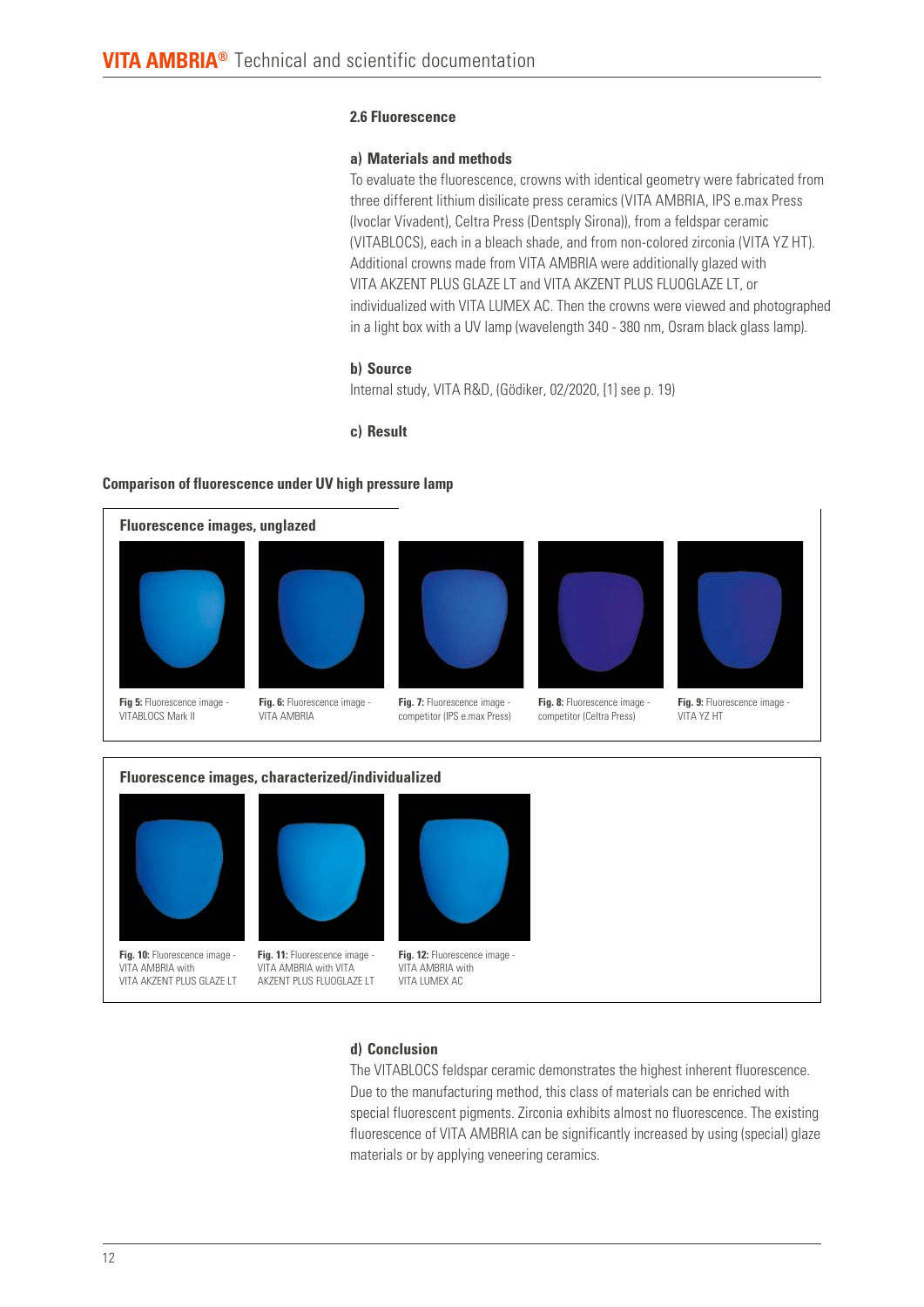## **2.7 Manual reworking/surface treatment**

## **a) Materials and methods**

Various coarse and fine polishers were tested in the course of the material development of VITA AMBRIA press ceramic. The tools with the best performance were used for polishing tests. Material samples with an area of 12 mm x 12 mm were prepared for these tests. Manual polishing was carried out. Three tools were used for reworking: fine diamond grinder, prepolisher and fine polisher. The processing time for each stage was 30 seconds.

## **b) Source**

Internal study, VITA R&D, (Gödiker, 08/2019, [1] see p. 19)

## **c) Result**



## **d) Conclusion**

In the case of VITA AMBRIA, the test geometry can be polished to high gloss within 90 seconds using the instruments recommended.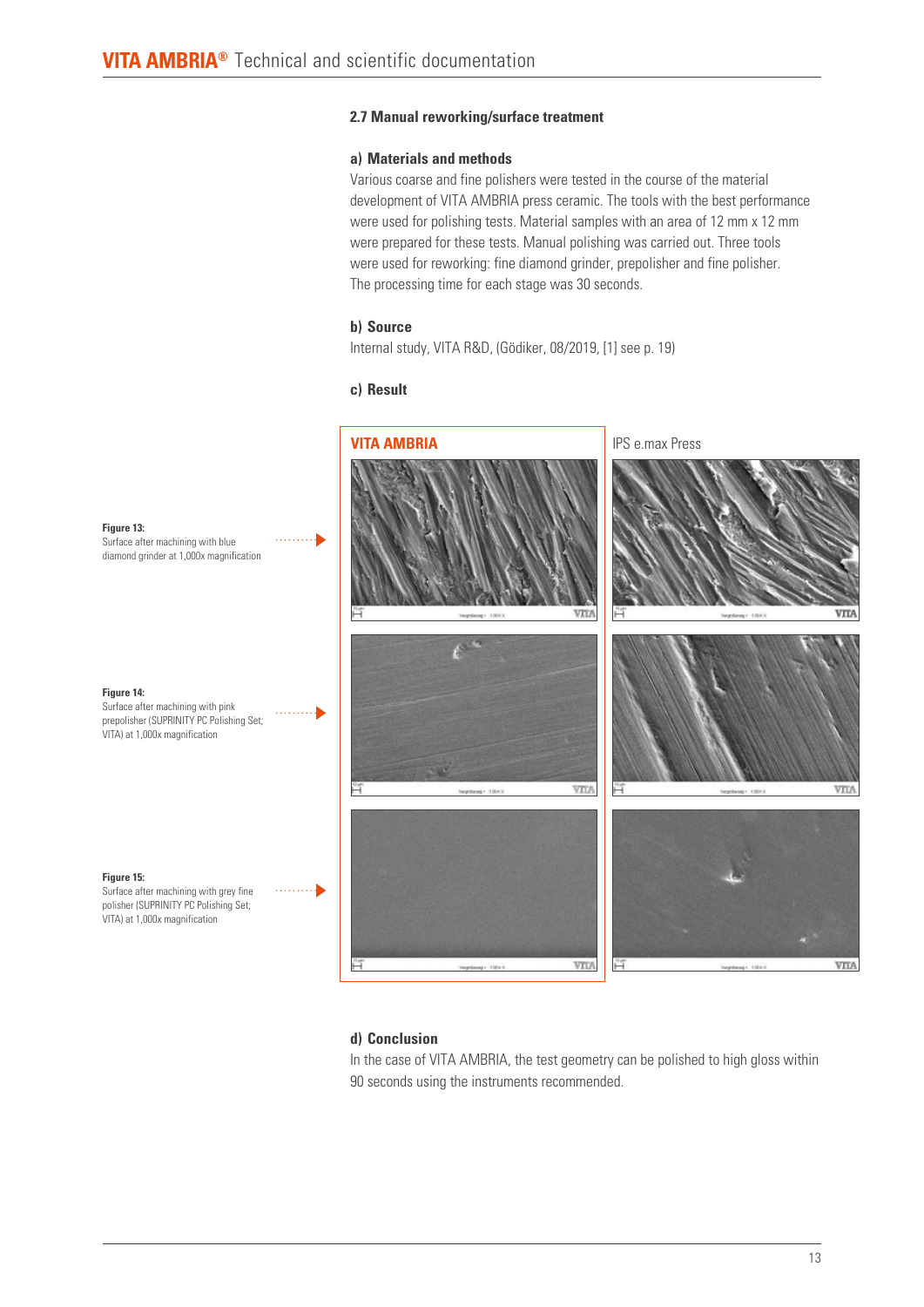## **2.8 Biocompatibility**

VITA AMBRIA is tested and evaluated by independent institutes according to ISO 10993-1: 2018, ISO 10993-5: 2009, ISO 10993-12: 2012 and ISO 7405: 2018.

The following points, among others, were evaluated in this context:

- Cytotoxicity
- Sensitization
- Irritation
- Subchronic systemic toxicity
- Genotoxicity

VITA AMBRIA is deemed biocompatible in all aspects.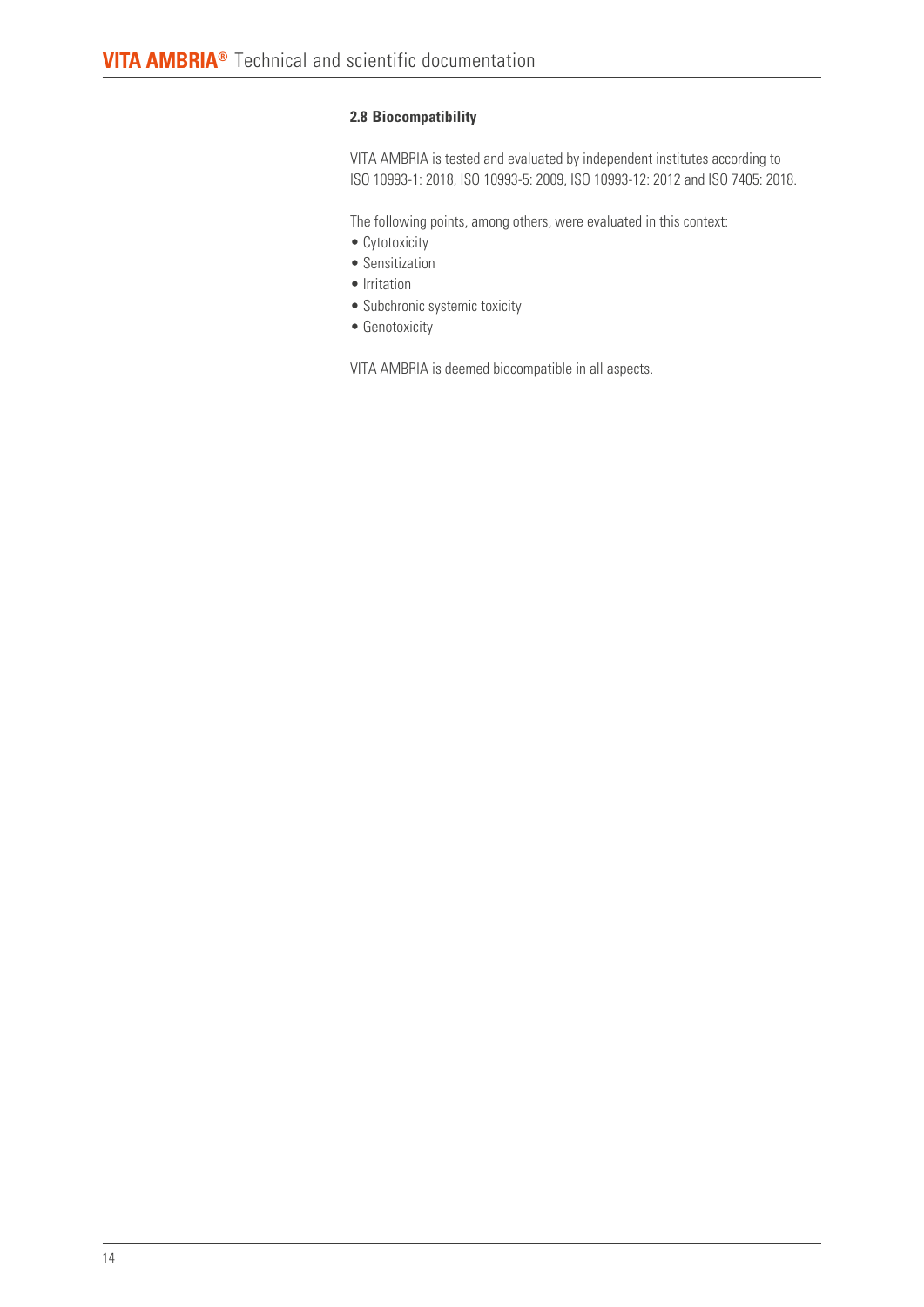# **3. Combination with VITA LUMEX® AC veneering ceramic**

## **3.1 Dilatometer measurement**

## **a) Materials and methods**

In a direct comparison, specimens made of VITA AMBRIA and VITA LUMEX AC were measured in the dilatometer (Netzsch). The specimens were heated up to the softening temperature with a heating rate of 5 °C/min. The coefficient of thermal expansion (CTE) for the respective material was obtained from the measured, relative change in length, up to a defined temperature (400 °C or 500 °C).

#### **b) Source**

Internal study, VITA R&D, (Gödiker, 01/2019, [1] see p. 19)

#### **c) Result**

## **Dilatometer measurement of VITA AMBRIA and VITA LUMEX AC**



## **d) Conclusion**

VITA AMBRIA has a CTE of approx.  $9.4 \cdot 10^{-6}$ /K. To ensure optimal stress ratios, the CTE of VITA LUMEX AC veneering material is slightly lower at approx.  $8.8 \cdot 10^{-6}/K^*$ . This is to ensure that long-term reliable bonding between the veneer and the substructure can be achieved. The softening temperature of the veneering ceramic was found to be approx. 600 °C when measured using this method, which is almost 200 °C below the temperature of the VITA AMBRIA substructure material.

\*) Detailed information on the subject of "stress ratios" can be found in the working instructions of the VITA veneering materials.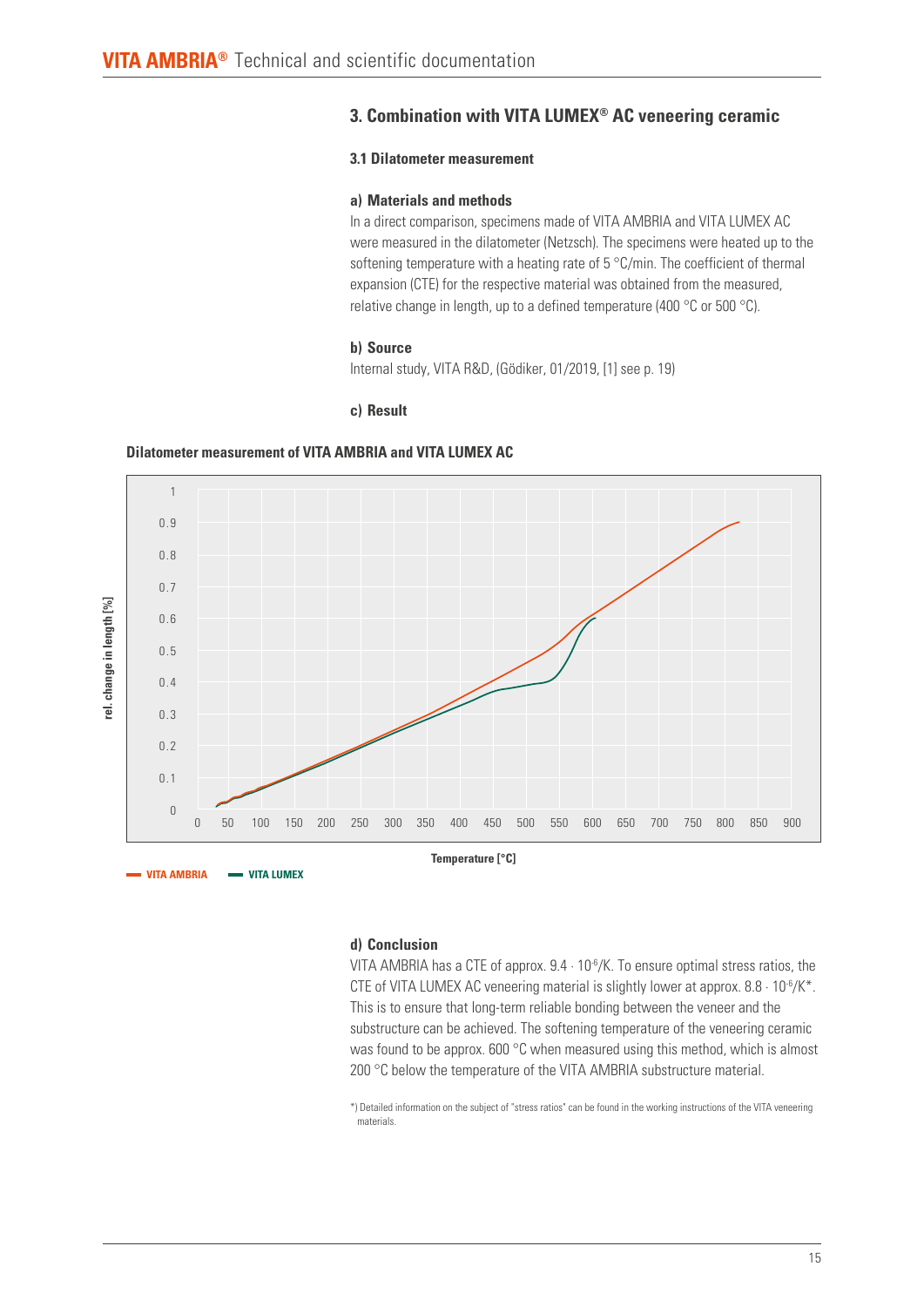## **3.2 Bonding area – VITA AMBRIA and VITA LUMEX AC**

## **a) Materials and methods**

In order to examine the bonding area of VITA AMBRIA and VITA LUMEX AC, a substructure made of VITA AMBRIA was pressed according to the manufacturer's instructions and veneered with VITA LUMEX AC veneering material. Then the restoration was separated in the middle, and after the preparation of a cut, the bonding area between VITA AMBRIA and VITA LUMEX AC was analyzed in the scanning electron microscope.

## **b) Source**

Internal study, VITA R&D, (Gödiker, 01/2019, [1] see p. 19)

#### **c) Result**



**Figure 16: VITA AMBRIA** bonding area after veneering, magnification 500x



**Figure 17: VITA AMBRIA** bonding area after veneering, magnification 2,000x

## **d) Conclusion**

The low-fusing VITA LUMEX AC veneering material demonstrates very good wetting behavior on VITA AMBRIA, even without washbake. No defects are visible in the bonding area, even at 2,000x magnification.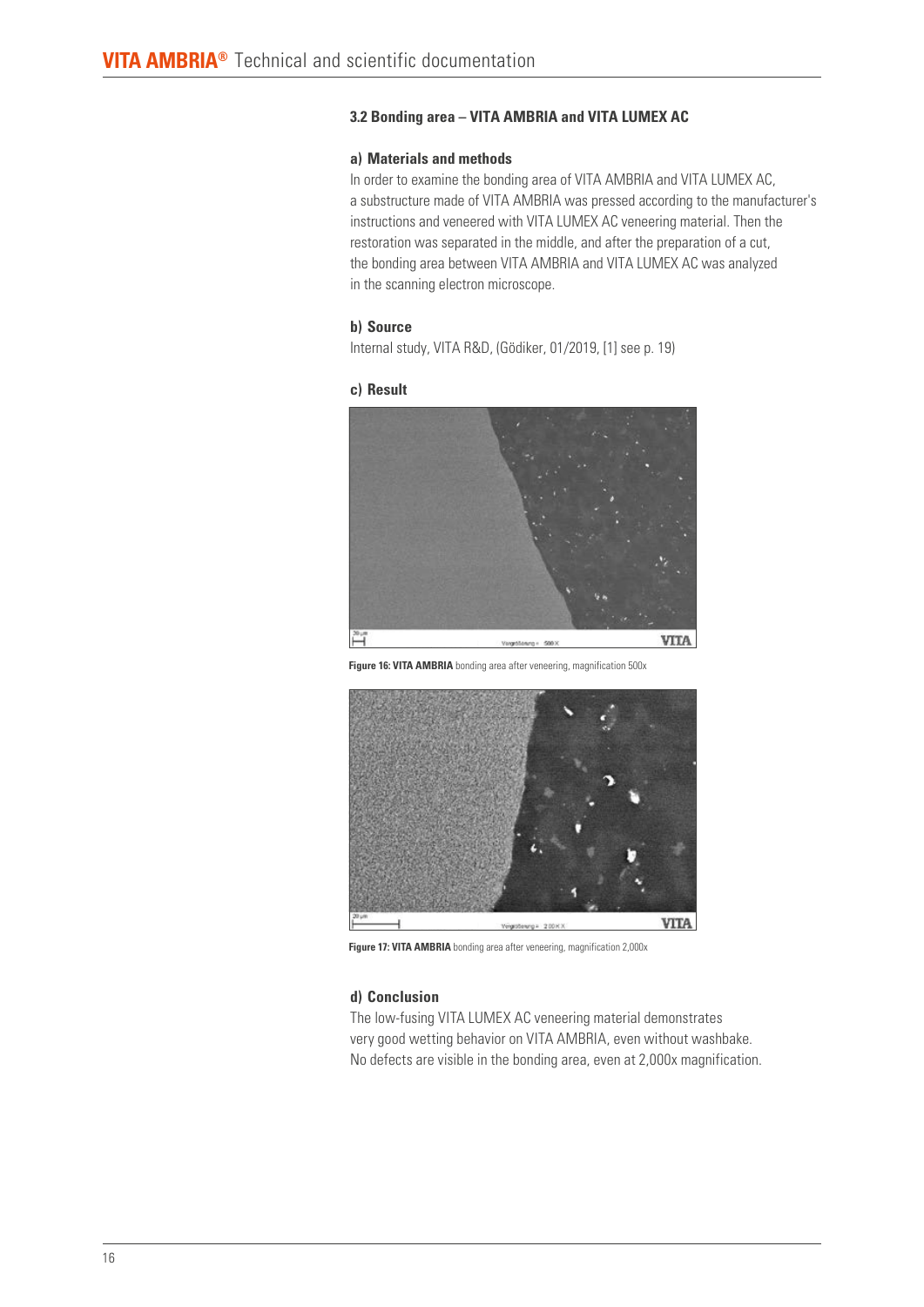## **3.3 Thermal shock resistance**



**a) Materials and methods**

The thermal shock resistance (TSR) test is a proven internal test procedure according to DIN EN ISO 9693, and used to evaluate the interaction of substructure material and veneering material, or of the residual stress in the overall system. For the test setup, six crowns were fabricated using VITA AMBRIA in accordance with the working instructions, and then they were veneered with VITA LUMEX AC. In the next step, the crowns were heated to 105 °C in a furnace and the temperature was maintained for 30 minutes. Finally, the restorations were quenched in ice water and checked for cracks and chipping. Undamaged restorations were subsequently heated to the next temperature level (120 °C) in steps of 15 °C until the maximum temperature of 165 °C was reached.

## **b) Source**

Internal study, VITA R&D, (Gödiker, 12/2018, [1] see p. 19)

## **c) Result**



## **Thermal shock resistance**

#### **d) Conclusion**

The higher the survival rate in this test, the lower the risk of cracks or chipping of the veneering material, based on long-term experience in daily use in practices/ laboratories. In combination with VITA LUMEX AC, VITA AMBRIA demonstrates a clearly higher survival rate than veneered metal ceramic in this test setup. The values determined for VITA AMBRIA, in combination with VITA LUMEX AC, were compared with the average results of tests of non-precious metal studies of past years. When using conventional metal ceramics, in most cases the first cracks are formed at temperatures starting at 135 °C.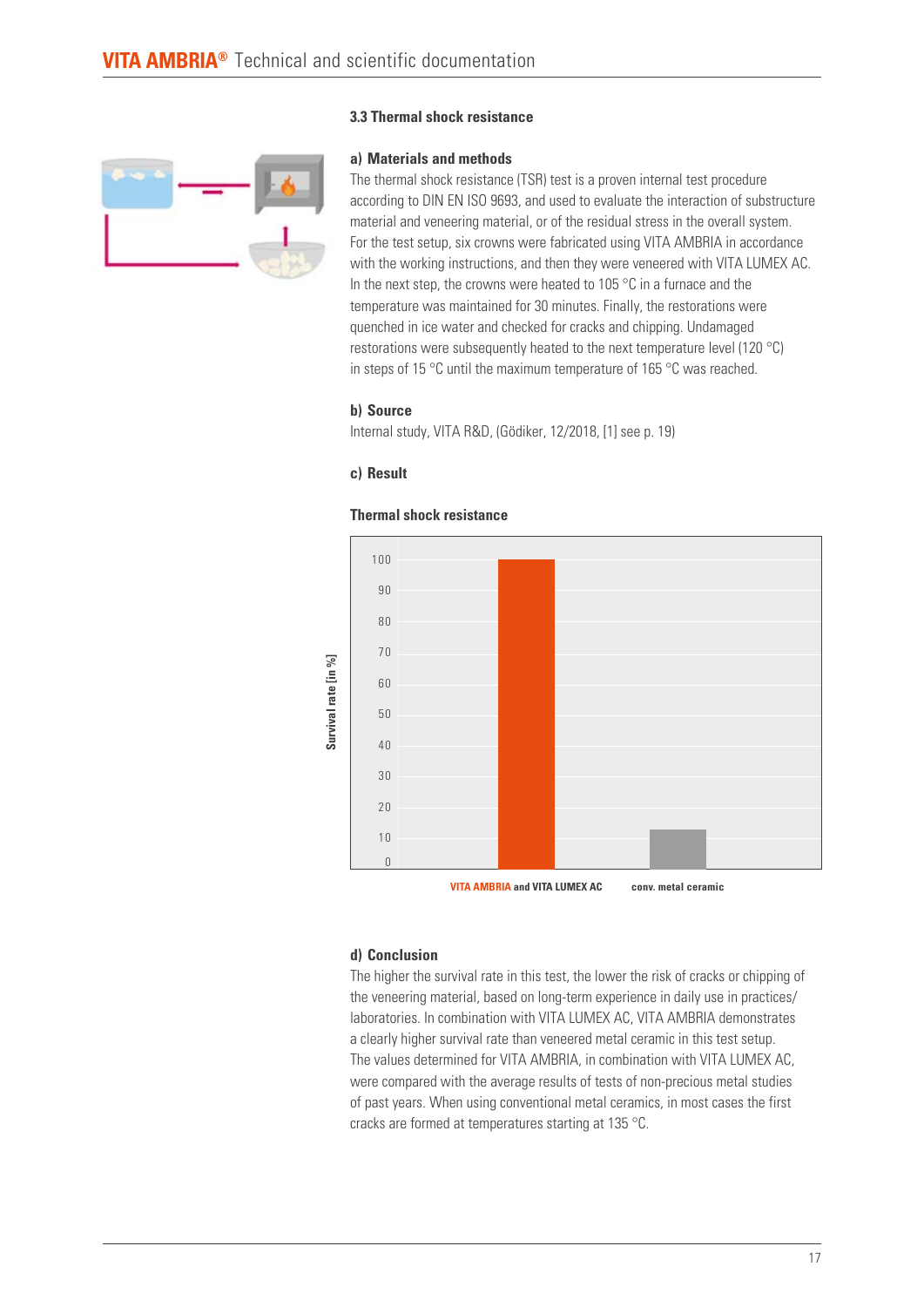# **4. Bibliography**

- 1. Internal studies, VITA R&D: VITA Zahnfabrik H. Rauter GmbH & Co. KG Ressort Forschung und Entwicklung, Spitalgasse 3, 79713 Bad Säckingen Dipl.-Ing. Michael Gödiker, Projektleiter F&E, Bad Säckingen
- 2. Körber K, Ludwig K (1983). Maximale Kaukraft als Berechnungsfaktor zahntechnischer Konstruktionen. Dent-Labor XXXI, Heft 1/83: 55 – 60.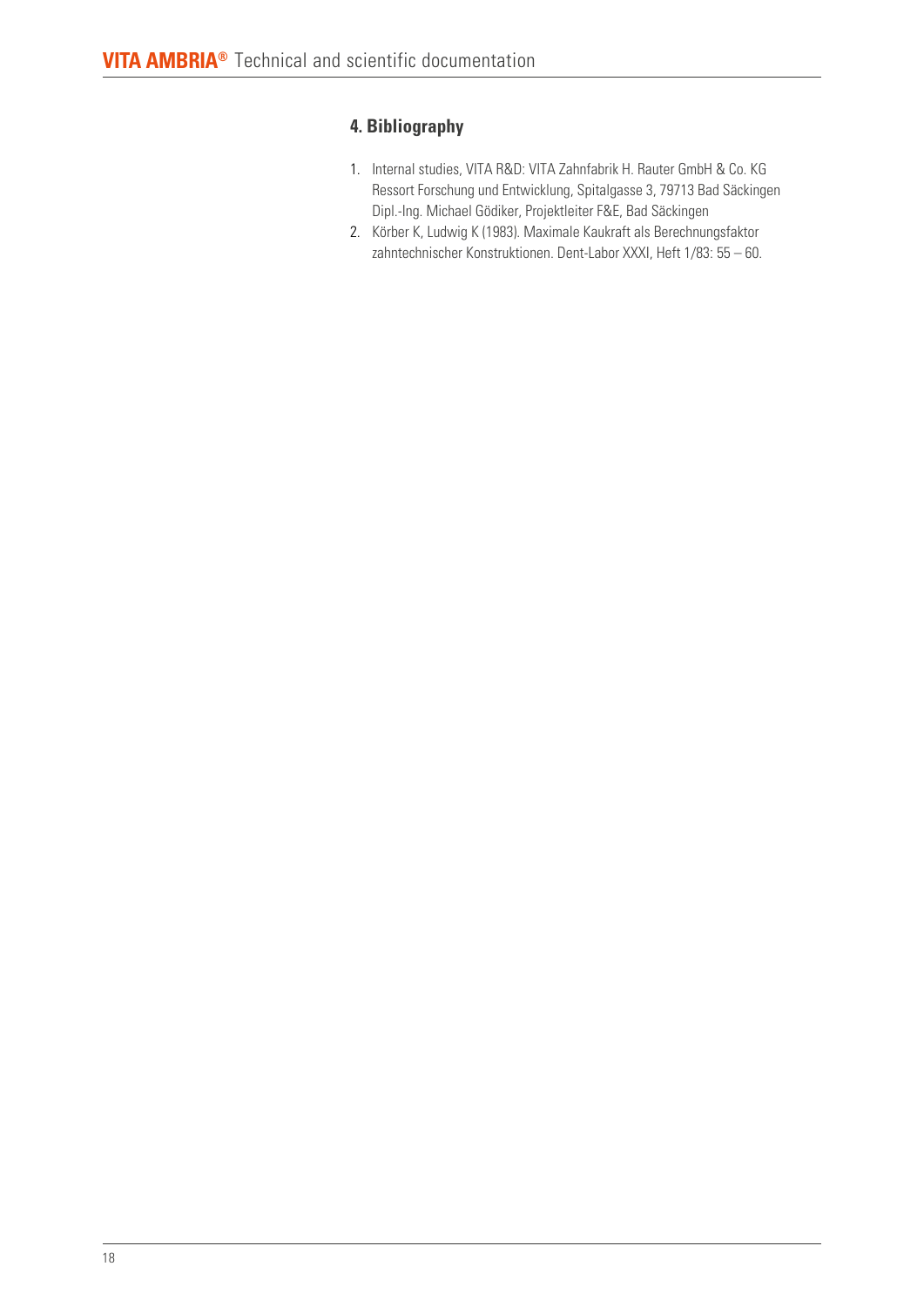# **WE ARE HAPPY TO HELP**

More information about the products and processing is also available at **www.vita-zahnfabrik.com**



# **Hotline Sales Support**

The Internal Sales Department team will be glad to assist you with orders or questions about the delivery, product data and marketing materials.

**Phone +49 (0) 7761/56 28 90 Fax +49 (0) 7761/56 22 33 8 am to 5 pm CET Mail info@vita-zahnfabrik.com**



## **Technical Hotline**

If you have technical questions concerning VITA product solutions, you can contact our technical specialists.

**Phone +49 (0) 7761 / 56 22 22 Fax +49 (0) 7761 / 56 24 46 8 am to 5 pm CET Mail info@vita-zahnfabrik.com**

Additional international contact information can be found at **www.vita-zahnfabrik.com/contacts** More information on VITA AMBRIA PRESS SOLUTIONS: **www.vita-zahnfabrik.com/ambria**